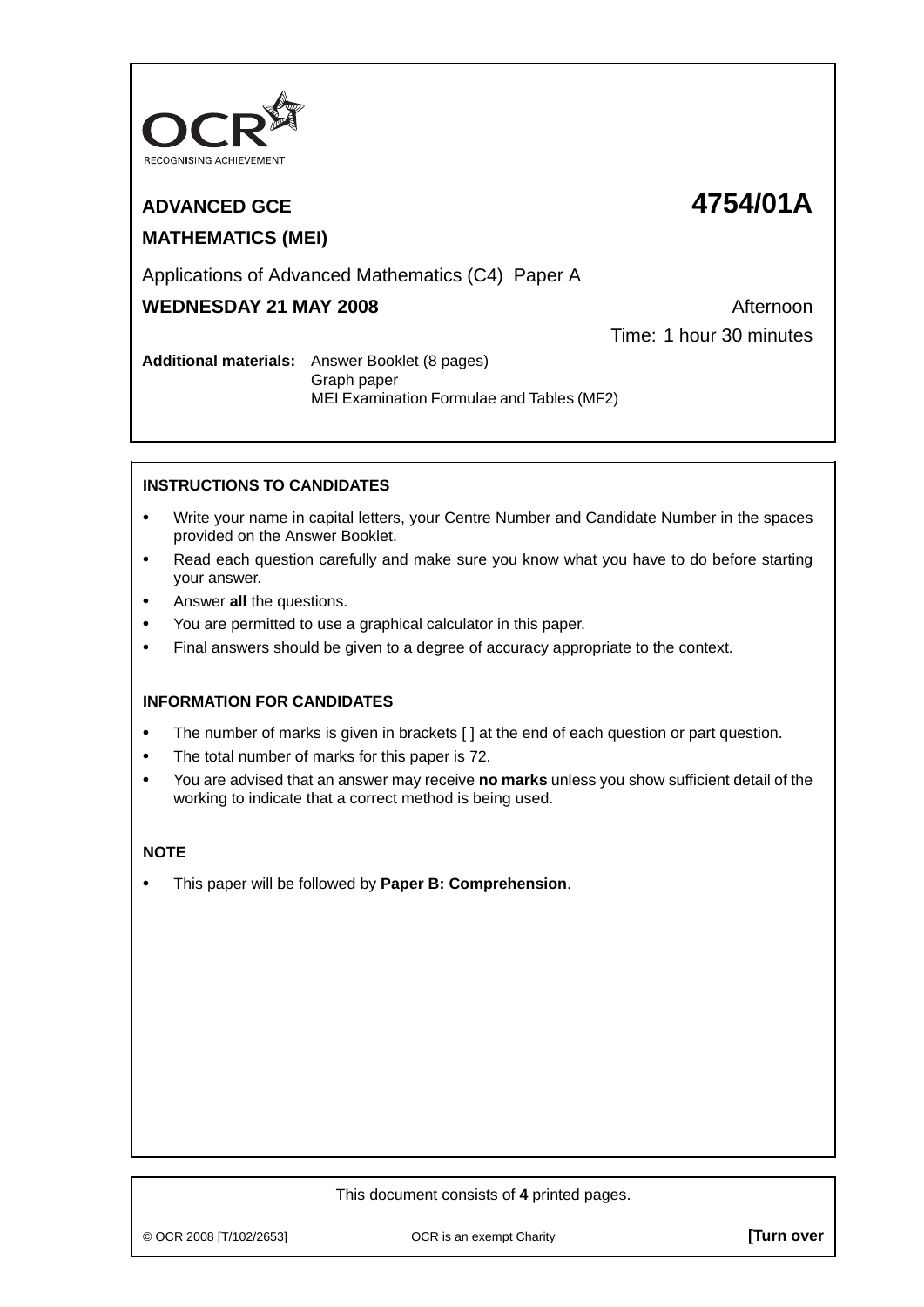#### **Section A** (36 marks)

**2**

- **1** Express  $\frac{x}{2}$  $\frac{x^2-4}{x^2-4}$  $\frac{2}{x+2}$  as a single fraction, simplifying your answer. [3]
- **2** Fig. 2 shows the curve  $y = \sqrt{1 + e^{2x}}$ .





The region bounded by the curve, the *x*-axis, the *y*-axis and the line  $x = 1$  is rotated through 360° about the *x*-axis.

Show that the volume of the solid of revolution produced is  $\frac{1}{2}\pi(1 + e^2)$  $[4]$ 

- **3** Solve the equation  $\cos 2\theta = \sin \theta$  for  $0 \le \theta \le 2\pi$ , giving your answers in terms of  $\pi$ . [7]
- **4** Given that  $x = 2 \sec \theta$  and  $y = 3 \tan \theta$ , show that  $\frac{x^2}{4} \frac{y^2}{9} = 1$ . [3]
- **5** A curve has parametric equations  $x = 1 + u^2$ ,  $y = 2u^3$ .
	- **(i)** Find  $\frac{dy}{dx}$  in terms of *u*. [3]
	- **(ii)** Hence find the gradient of the curve at the point with coordinates (5, 16). [2]

**6** (i) Find the first three non-zero terms of the binomial series expansion of  $\frac{1}{\sqrt{1+4x^2}}$ , and state the set of values of *x* for which the expansion is valid.  $[5]$ 

- (ii) Hence find the first three non-zero terms of the series expansion of  $\frac{1 x^2}{\sqrt{1 + 4x^2}}$ . [3]
- **7** Express  $\sqrt{3} \sin x \cos x$  in the form  $R \sin(x \alpha)$ , where  $R > 0$  and  $0 < \alpha < \frac{1}{2}\pi$ . Express  $\alpha$  in the form *k*π.

Find the exact coordinates of the maximum point of the curve  $y = \sqrt{3} \sin x - \cos x$  for which  $0 < x < 2\pi$ . [6]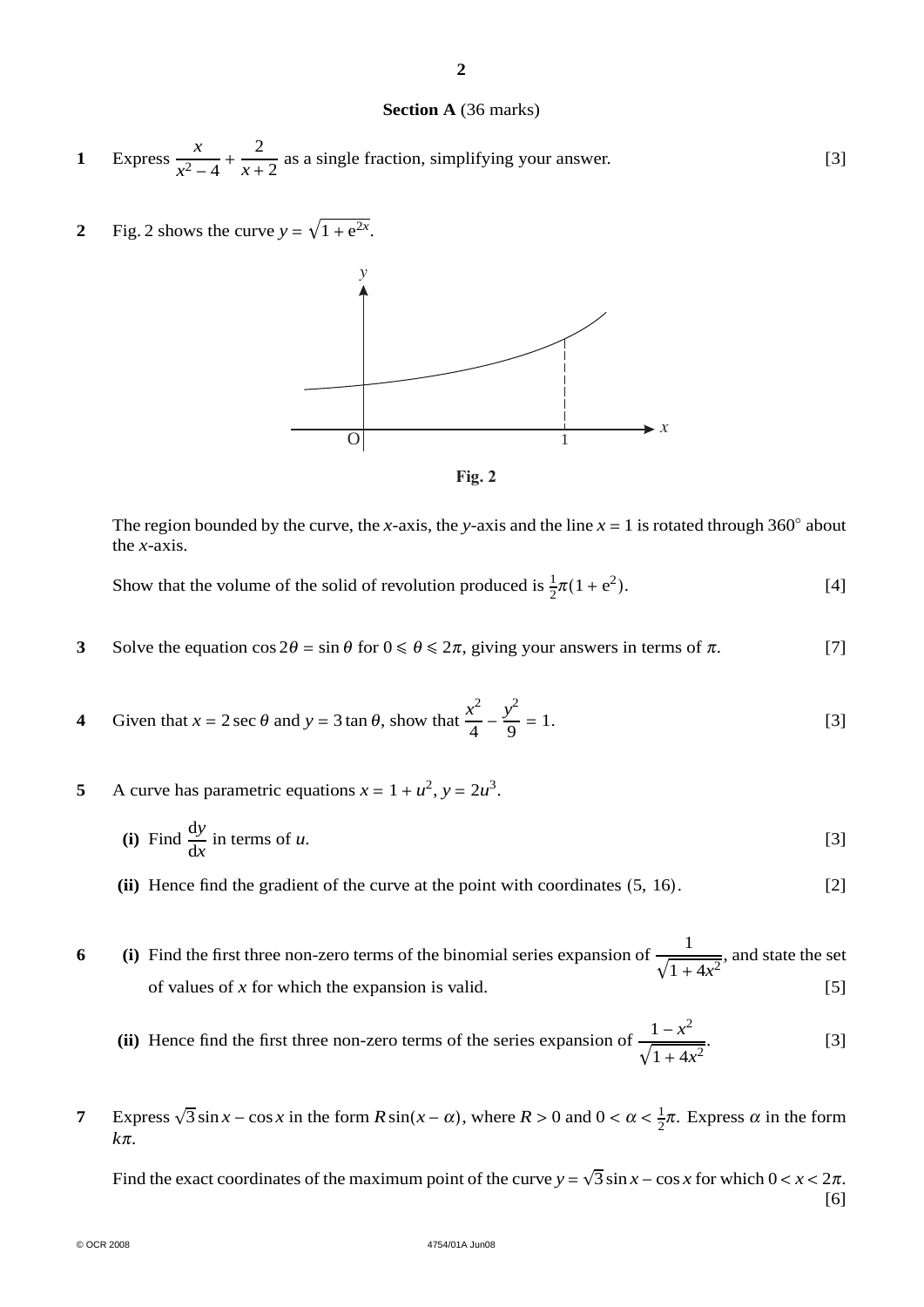#### **Section B** (36 marks)

**8** The upper and lower surfaces of a coal seam are modelled as planes ABC and DEF, as shown in Fig. 8. All dimensions are metres.



**Fig. 8**

Relative to axes  $Ox$  (due east),  $Oy$  (due north) and  $Oz$  (vertically upwards), the coordinates of the points are as follows.

> A:  $(0, 0, -15)$  B:  $(100, 0, -30)$  C:  $(0, 100, -25)$ D:  $(0, 0, -40)$  E:  $(100, 0, -50)$  F:  $(0, 100, -35)$

- (i) Verify that the cartesian equation of the plane ABC is  $3x + 2y + 20z + 300 = 0$ . [3]
- (ii) Find the vectors  $\overrightarrow{DE}$  and  $\overrightarrow{DF}$ . Show that the vector  $2\mathbf{i} \mathbf{j} + 20\mathbf{k}$  is perpendicular to each of these vectors. Hence find the cartesian equation of the plane DEF. [6]
- **(iii)** By calculating the angle between their normal vectors, find the angle between the planes ABC and DEF.  $[4]$

It is decided to drill down to the seam from a point R (15, 34, 0) in a line perpendicular to the upper surface of the seam. This line meets the plane ABC at the point S.

**(iv)** Write down a vector equation of the line RS.

Calculate the coordinates of S. [5]